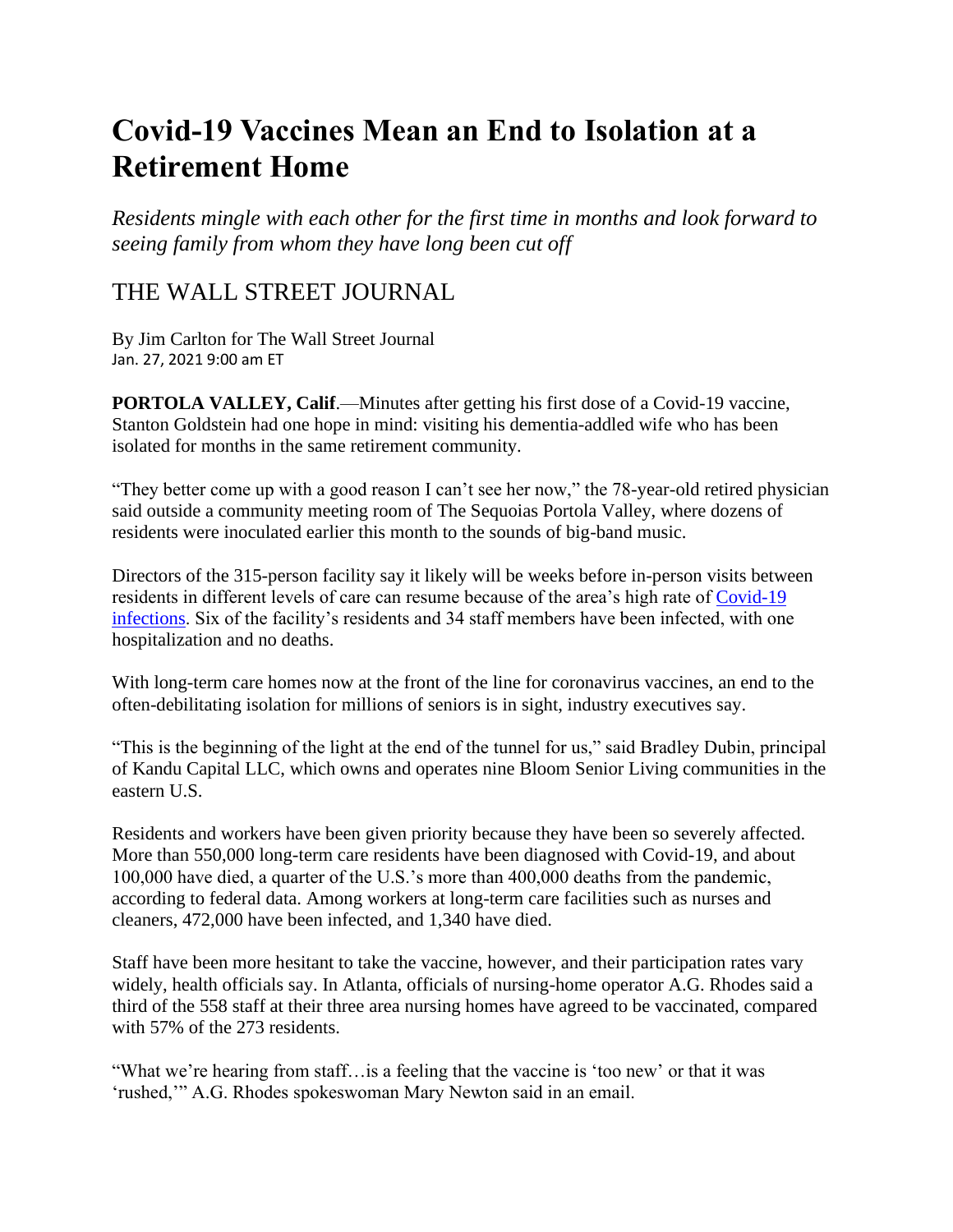Nationally, 95% of the U.S.'s more than 15,000 nursing homes expect to complete their first round of inoculations by the end of the month, according to the American Health Care Association. Second doses will follow in three to four weeks.

The rollout is uneven, with some areas more successful thus far than others.

In Los Angeles County, two thirds of the 350 nursing homes have vaccinated residents with at least one dose, said Deborah Pacyna, spokeswoman for the California Association of Health Facilities. Staffing shortages because of sickness are a major reason the nursing homes there are seeing slower vaccinations, she said.

The rollout Jan. 15 at The Sequoias Portola Valley, located 40 miles south of San Francisco, went smoothly. Nurses shepherded residents from an outside waiting area with chairs 6 feet apart into a large room where pharmacists from CVS administered the shots. They were monitored for 15 minutes in case of any adverse reactions. None was reported.

Most other residents were in an ebullient mood, seeing friends for the first time since the latest lockdown began in November. Gatherings, including communal dining, were suspended, and outside visits were suspended.

"We've all been stuck in our apartments, so finally we can see everyone congregating," 83-yearold Joann Lazar said.

After California Gov. Gavin Newsom on Monday [lifted his stay-at-home order](https://www.wsj.com/livecoverage/covid-2021-01-25/card/tJiYrQZE3Fp8O1ROOedf?mod=article_inline) affecting most of the state, directors of The Sequoias said they would allow outside visits to resume with plexiglass and other protections.

Only a handful of staff and residents have declined to take the vaccine, said Rob Hays, The Sequoias' executive director.

Head nurse Christine Juan said that during the pandemic, she has had to take precautions to protect her family from possible exposure. Such measures, she said, included sleeping in a separate room from her husband and wearing a mask inside her home when she came down with a sore throat and runny nose that turned out not to be from the coronavirus.

In agreeing to get the shots, she said she did worry about possible adverse reactions because of social-media posts she saw but decided to trust it was safe because of the scientific analysis. "The next day I got a sore arm and a mild headache but later felt fine," Ms. Juan said.

Isolation from family and friends has been one of the hardest parts of the pandemic, nursing home residents said. In addition to not seeing his wife, Helen, since November, Dr. Goldstein hasn't seen his two daughters and their families since August.

"My dad tries to put a good face on it, but it is something that causes him anger," said his daughter, Elizabeth Karnes, 49.